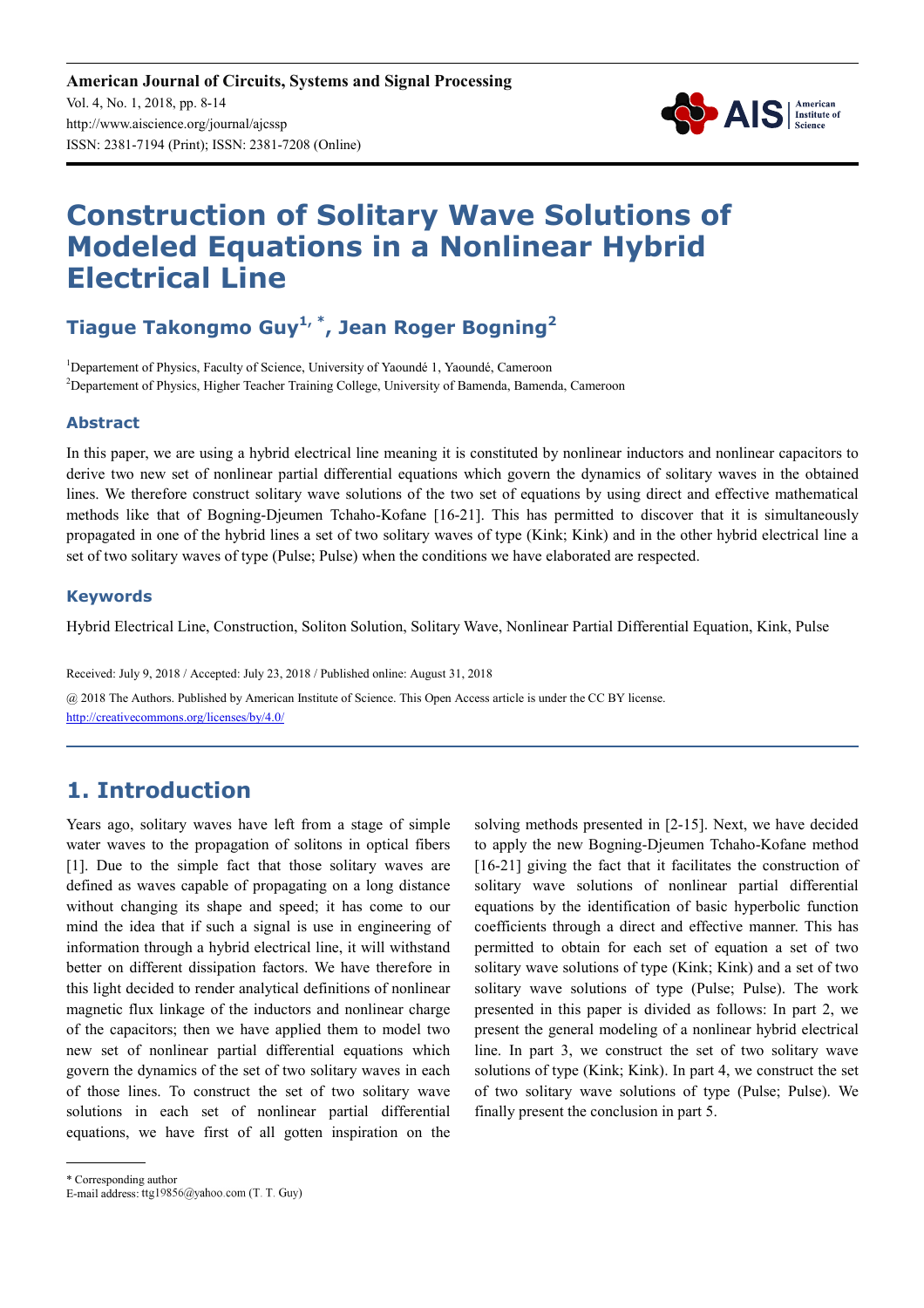## **2. General Modeling of Nonlinear Hybrid Electrical Line**

Let's consider a nonlinear hybrid electrical line as presented in figure 1 and which is constituted by identical networks; the network order *n* is constituted of an inductor whose

magnetic flux linkage  $\phi_n$  change in nonlinear manner in term of current  $i_n$  that flow through the inductor; a resistor of value  $R$  in series branch with the inductor; a capacitor whose charge  $q_n$  changes in nonlinear manner in terms of voltage  $u_n$  across that capacitor; another capacitor with conductance *G* in parallel with the capacitor.



Figure 1. Presentation of a nonlinear hybrid electrical line.

Applying Kirchhoff laws in the circuit presented in figure 1, we obtain the following equations:

$$
u_n - u_{n+1} = \frac{\partial \phi_n}{\partial t} + Ri_n ,
$$
 (1)

$$
i_{n-1} - i_n = \frac{\partial q_n}{\partial t} + Gu_n.
$$
 (2)

To obtain the continuum model, the left hand member of equations (1) and (2) have to be approximated by a partial derivative relative to  $x = nh$  which is the distance measured from the beginning of the line. *h* is the distance which separates two consecutives nodes and is equivalent to the spatial sampling derivative period. By using Taylor expansion of  $u_{n+1}$  closely to  $u_n$  and  $i_{n-1}$  closely to  $i_n$  and considering the terms till second order as follows:

$$
u_{n+1} = u_n + \frac{h}{1!} \frac{\partial u_n}{\partial x} + \frac{h^2}{2!} \frac{\partial^2 u_n}{\partial x^2},
$$
 (3)

$$
i_{n-1} = i_n - \frac{h}{1!} \frac{\partial i_n}{\partial x} + \frac{h^2}{2!} \frac{\partial^2 i_n}{\partial x^2} \,. \tag{4}
$$

Considering equations (3) and (4), equations (1) and (2) can be rewritten as:

$$
\begin{cases}\n\frac{h^2}{2} \frac{\partial^2 u_n}{\partial x^2} + h \frac{\partial u_n}{\partial x} + \frac{\partial \phi_n}{\partial t} + Ri_n = 0, \\
-\frac{h^2}{2} \frac{\partial^2 i_n}{\partial x^2} + h \frac{\partial i_n}{\partial x} + \frac{\partial q_n}{\partial t} + Gu_n = 0.\n\end{cases}
$$
\n(5)

We can therefore present the general model of nonlinear hybrid electrical line of figure 1 by the set of two partial differential equations written as:

$$
\begin{cases}\n\frac{h^2}{2} \frac{\partial^2 u(x,t)}{\partial x^2} + h \frac{\partial u(x,t)}{\partial x} + \frac{\partial \phi(i(x,t))}{\partial t} + Ri(x,t) = 0, \\
-\frac{h^2}{2} \frac{\partial^2 i(x,t)}{\partial x^2} + h \frac{\partial i(x,t)}{\partial x} + \frac{\partial q(u(x,t))}{\partial t} + Gu(x,t) = 0.\n\end{cases}
$$
\n(6)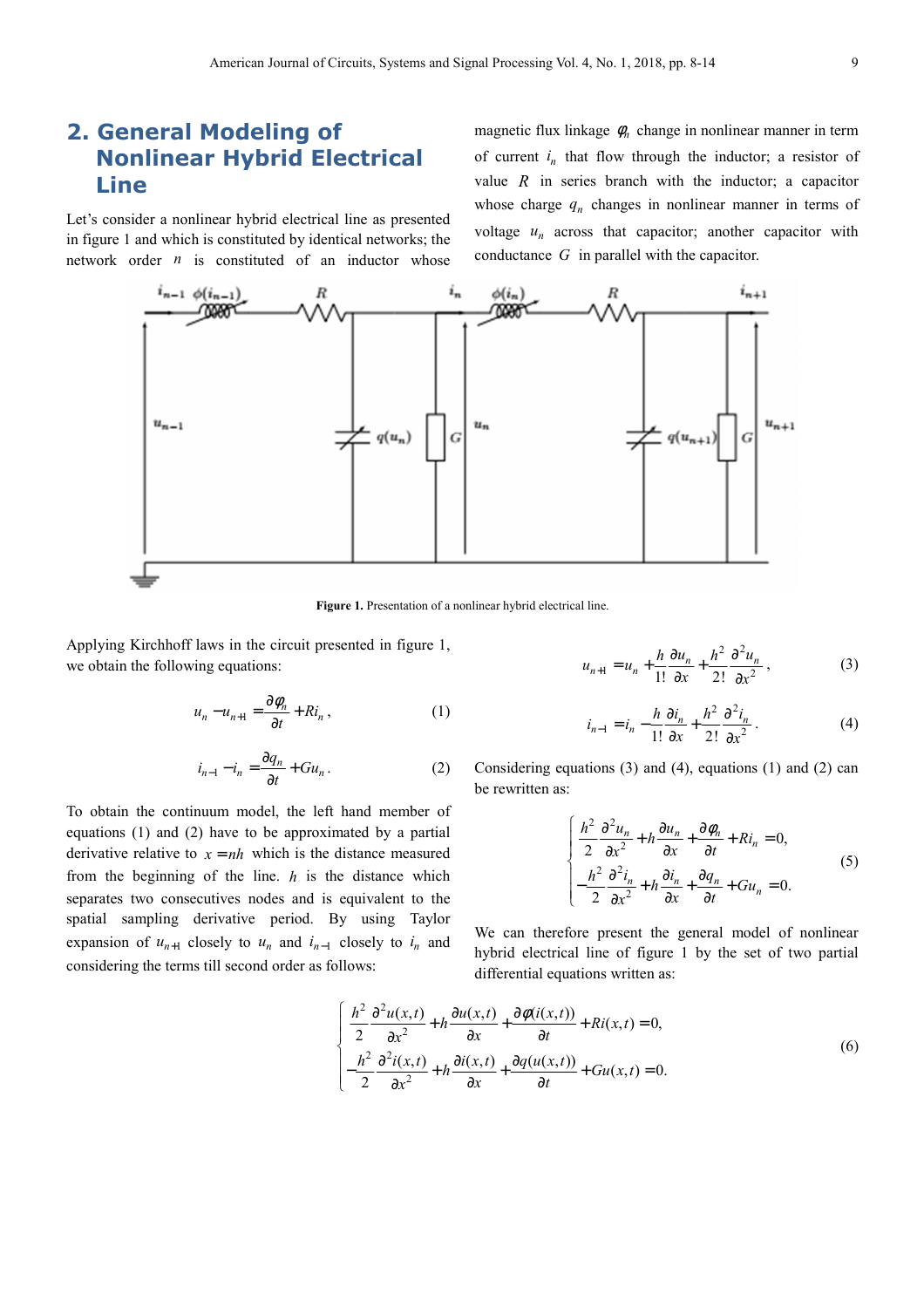# **3. Construction of a Set of Two Solitary Wave Solutions of Type (Kink; Kink) Relative to General Differential Equation (6)**

We define respectively the nonlinear charge  $q(u(x,t))$  of the capacitors and the nonlinear magnetic flux linkage  $\phi(i(x,t))$  of the inductors under the analytical shape given below:

$$
\begin{cases}\nq(u(x,t)) = A_1 u(x,t) + A_2 u^2(x,t) + A_3 \ln(u^2(x,t) - A_0^2), \\
\phi(i(x,t)) = B_1 i(x,t) + B_2 i^2(x,t) + B_3 \ln\left(i^2(x,t) - B_0^2\right).\n\end{cases} (7)
$$

With  $|u(x,t)| > |A_0|$ ,  $|i(x,t)| > |B_0|$ .  $A_1$ ,  $A_2$ ,  $A_3$ ,  $B_1$ ,  $B_2$  and  $B_3$  are non-zero real numbers whose conditions of choice will be elaborated. Substituting  $q(u(x,t))$  and  $\phi(i(x,t))$  of (7) in the set of differential equations (6) we obtain the set of two nonlinear partial differential equations written as:

$$
\begin{cases}\n\left(\frac{h^{2}}{2}i^{2}(x,t) - \frac{h^{2}B_{0}^{2}}{2}\right)\frac{\partial^{2}u(x,t)}{\partial x} + \left(-hB_{0}^{2} + hi^{2}(x,t)\right)\frac{\partial u(x,t)}{\partial x} \\
+ \left(-B_{1}B_{0}^{2} + \left(2B_{3} - 2B_{2}B_{0}^{2}\right)i(x,t) + B_{1}i^{2}(x,t) + 2B_{2}i^{3}(x,t)\right)\frac{\partial i(x,t)}{\partial t} + Ri^{3}(x,t) - RB_{0}^{2}i(x,t) = 0, \\
\left(-\frac{h^{2}}{2}u^{2}(x,t) + \frac{h^{2}A_{0}^{2}}{2}\right)\frac{\partial^{2}i(x,t)}{\partial x^{2}} + \left(-hA_{0}^{2} + hu^{2}(x,t)\right)\frac{\partial i(x,t)}{\partial x} \\
+ \left(-A_{1}A_{0}^{2} + \left(2A_{3} - 2A_{2}A_{0}^{2}\right)u(x,t) + A_{1}u^{2}(x,t) + 2A_{2}u^{3}(x,t)\right)\frac{\partial u(x,t)}{\partial t} + Gu^{3}(x,t) - GA_{0}^{2}u(x,t) = 0.\n\end{cases}
$$
\n(8)

Let us construct solution of a set of nonlinear partial differential equations (8) under the analytical shape as shown below:

$$
(u(x,t) = a \tanh (kx - vt); i(x,t) = b \tanh (kx - vt)).
$$
\n(9)

Where  $a, b, k$  and  $v$  are non-zero real numbers which will be determined in terms of the hybrid electrical line parameters. Replacing  $u(x,t)$  and  $i(x,t)$  of (9) in the set of nonlinear partial differential equations (8), we obtain the set of two equations below:

$$
\begin{cases}\n\left(h^{2}b^{2}ak^{2}+2B_{2}b^{4}v\right)\frac{\sinh(kx-vt)}{\cosh^{5}(kx-vt)}+\left(B_{1}b^{3}v-akhb^{2}\right)\frac{1}{\cosh^{4}(kx-vt)}\\
+\left(Rb^{3}-RbB_{0}^{2}\right)\frac{\sinh(kx-vt)}{\cosh(kx-vt)}\\
+\left(-Rb^{3}+h^{2}B_{0}^{2}ak^{2}-h^{2}b^{2}ak^{2}-2B_{2}b^{4}v+2B_{2}b^{2}B_{0}^{2}v-2B_{3}b^{2}v\right)\frac{\sinh(kx-vt)}{\cosh^{3}(kx-vt)}\\
+\left(-B_{1}b^{3}v+B_{1}B_{0}^{2}bv-akhB_{0}^{2}+akhb^{2}\right)\frac{1}{\cosh^{2}(kx-vt)}=0,\\
\left(-h^{2}a^{2}bk^{2}+2A_{2}a^{4}v\right)\frac{\sinh(kx-vt)}{\cosh^{5}(kx-vt)}+\left(A_{1}a^{3}v-bkha^{2}\right)\frac{1}{\cosh^{4}(kx-vt)}\\
+\left(Ga^{3}-GaA_{0}^{2}\right)\frac{\sinh(kx-vt)}{\cosh(kx-vt)}\\
+\left(Ga^{3}-GaA_{0}^{2}\right)\frac{\sinh(kx-vt)}{\cosh(kx-vt)}\\
+\left(-Ga^{3}-h^{2}A_{0}^{2}bk^{2}+h^{2}a^{2}bk^{2}-2A_{2}a^{4}v+2A_{2}a^{2}A_{0}^{2}v-2A_{3}a^{2}v\right)\frac{\sinh(kx-vt)}{\cosh^{3}(kx-vt)}\\
+\left(-A_{1}a^{3}v+A_{1}A_{0}^{2}av-bkhA_{0}^{2}+bkha^{2}\right)\frac{1}{\cosh^{2}(kx-vt)}=0.\n\end{cases}
$$
\n(10)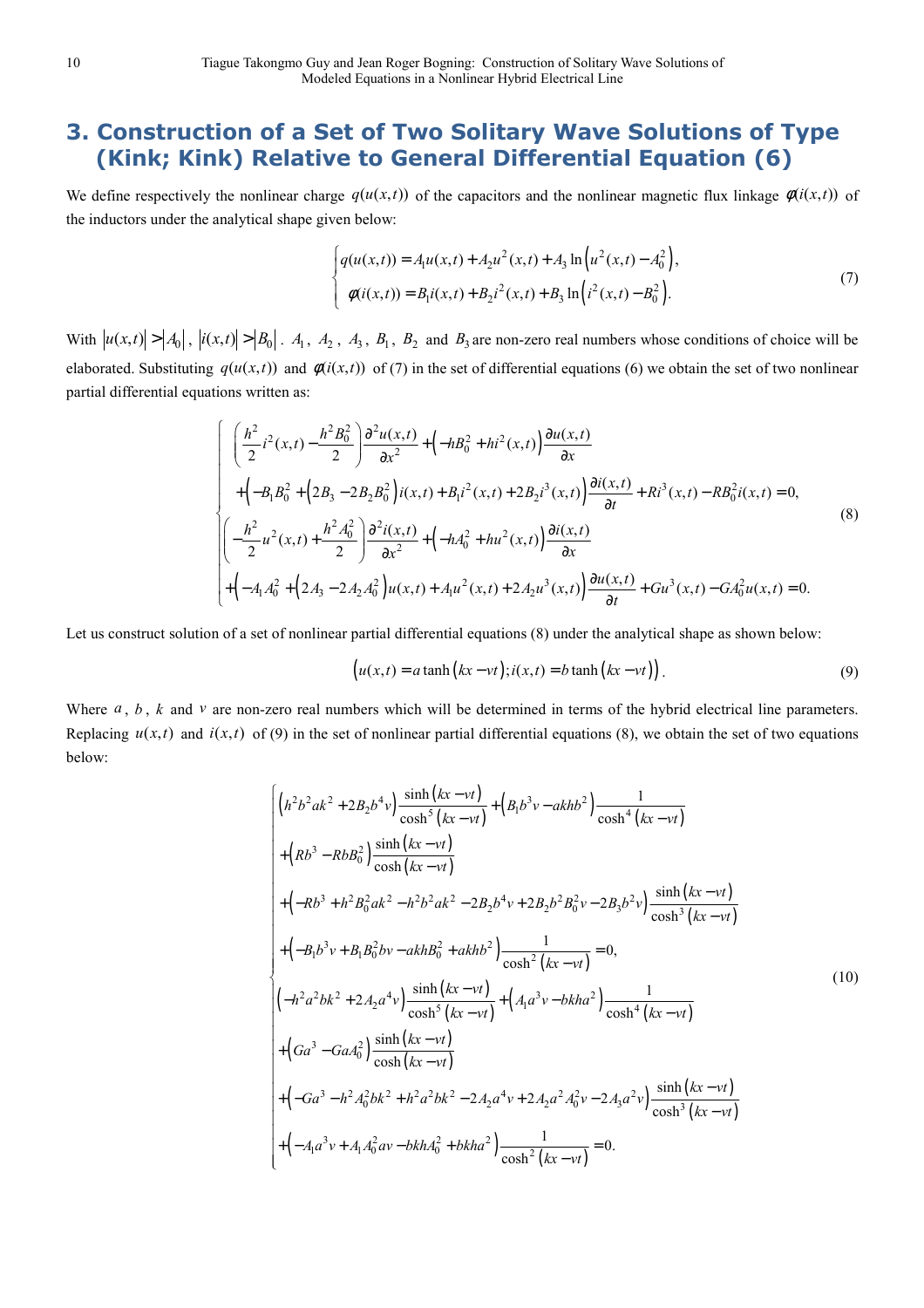The set of two equations (10) is valid if and only if each of its basic hyperbolic function coefficients is zero. This permit us to obtain the set of ten equations written as follows:

$$
h^{2}b^{2}ak^{2} + 2B_{2}b^{4}v = 0,
$$
  
\n
$$
B_{1}b^{3}v - akhb^{2} = 0,
$$
  
\n
$$
Rb^{3} - RbB_{0}^{2} = 0,
$$
  
\n
$$
-Rb^{3} + h^{2}B_{0}^{2}ak^{2} - h^{2}b^{2}ak^{2} - 2B_{2}b^{4}v + 2B_{2}b^{2}B_{0}^{2}v - 2B_{3}b^{2}v = 0,
$$
  
\n
$$
-B_{1}b^{3}v + B_{1}B_{0}^{2}bv - akhB_{0}^{2} + akhb^{2} = 0,
$$
  
\n
$$
-h^{2}a^{2}bk^{2} + 2A_{2}a^{4}v = 0,
$$
  
\n
$$
A_{1}a^{3}v - bkha^{2} = 0,
$$
  
\n
$$
Ga^{3} - GaA_{0}^{2} = 0,
$$
  
\n
$$
Ga^{3} - GaA_{0}^{2} = 0,
$$
  
\n
$$
-Ga^{3} - h^{2}A_{0}^{2}bk^{2} + h^{2}a^{2}bk^{2} - 2A_{2}a^{4}v + 2A_{2}a^{2}A_{0}^{2}v - 2A_{3}a^{2}v = 0,
$$
  
\n
$$
-A_{1}a^{3}v + A_{1}A_{0}^{2}av - bkhA_{0}^{2} + bkha^{2} = 0.
$$
  
\n(11)

Solving the set of equation (11) we obtain the solution given in (12) with different conditions relative to the set of nonlinear partial differential equations (8) which model the dynamics of the set of two solitary waves of type (Kink; Kink) in the hybrid electrical line:

$$
a = A_0, b = B_0, k = \frac{2A_0A_2}{A_1h}, v = \frac{2A_2B_0}{A_1^2}, A_3 = \frac{-GA_0A_1^2}{4A_2B_0}, B_1 = \frac{A_1A_0^2}{B_0^2}, B_2 = \frac{-A_0^3A_2}{B_0^3}, B_3 = \frac{-RA_1^2}{4A_2},
$$

$$
\left(u(x,t) = A_0 \tanh\left(\frac{2A_0A_2}{A_1h}x - \frac{2A_2B_0}{A_1^2}t\right); i(x,t) = B_0 \tanh\left(\frac{2A_0A_2}{A_1h}x - \frac{2A_2B_0}{A_1^2}t\right)\right).
$$
(12)

# **4. Construction of a Set of Two Solitary Wave Solutions of Type (Pulse; Pulse) Relative to General Differential Equation (6)**

We define respectively the nonlinear charge  $q(u(x,t))$  of the capacitors and the nonlinear magnetic flux linkage  $\phi(i(x,t))$  of the inductors under the analytical shape given below:

$$
\begin{cases}\n q(u(x,t)) = A_1 u(x,t) + A_2 u(x,t) \sqrt{1 - \left(\frac{u(x,t)}{A_0}\right)^2} + A_3 \arctan\left(\sqrt{\frac{u^2(x,t)}{A_0^2 - u^2(x,t)}}\right), \\
 \phi(i(x,t)) = B_1 i(x,t) + B_2 i(x,t) \sqrt{1 - \left(\frac{i(x,t)}{B_0}\right)^2} + B_3 \arctan\left(\sqrt{\frac{i^2(x,t)}{B_0^2 - i^2(x,t)}}\right).\n\end{cases}
$$
\n(13)

Where  $|A_0| > |u(x,t)|$ ,  $|B_0| > |i(x,t)|$ .  $A_1$ ,  $A_2$ ,  $A_3$ ,  $B_1$ ,  $B_2$  and  $B_3$  are non-zero real numbers whose condition of their choice will be elaborated. Substituting  $q(u(x,t))$  and  $\phi(i(x,t))$  of (13) in a set of general differential equation (6), we obtain the set of two nonlinear partial differential equations written as: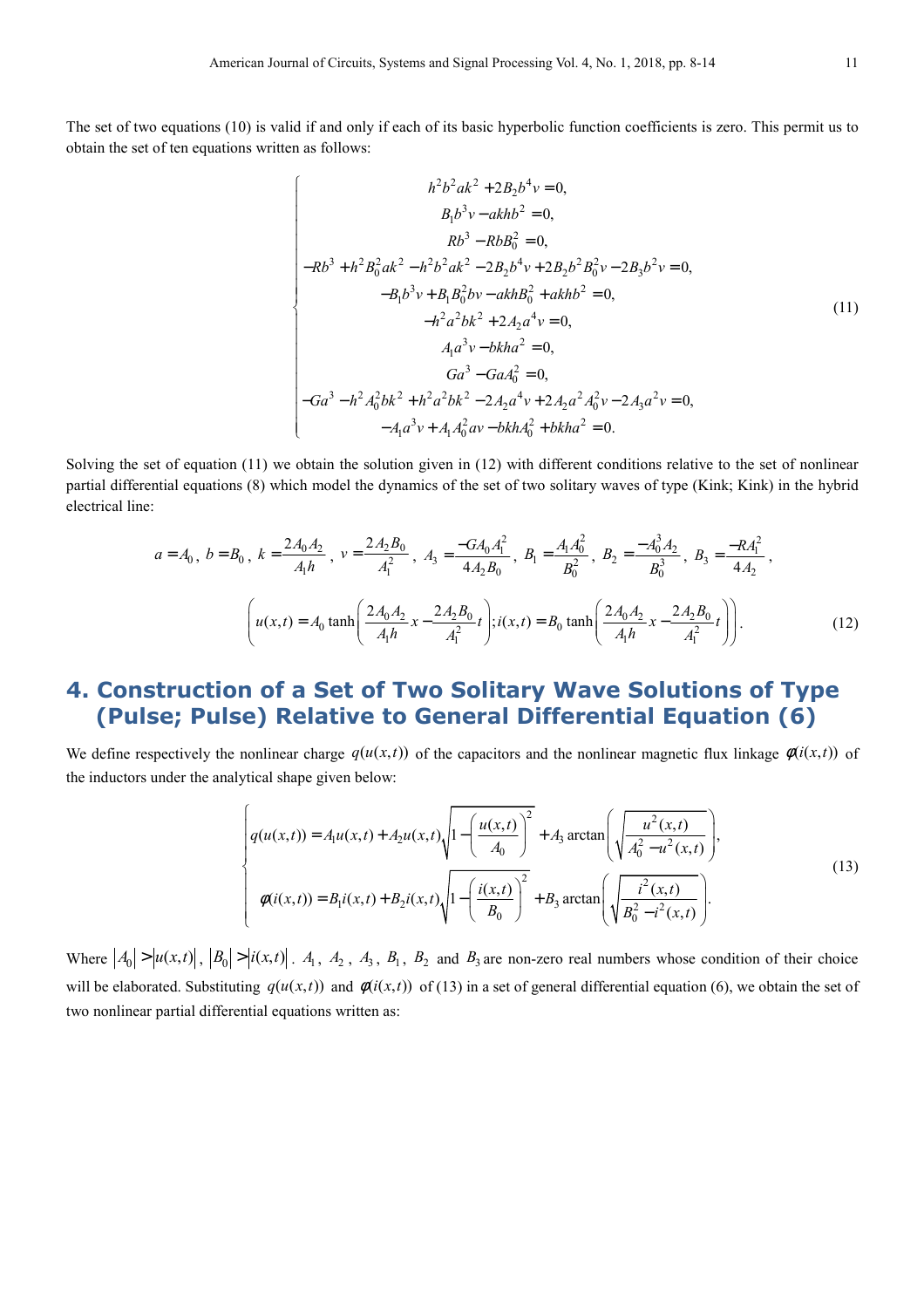12 Tiague Takongmo Guy and Jean Roger Bogning: Construction of Solitary Wave Solutions of Modeled Equations in a Nonlinear Hybrid Electrical Line

$$
\begin{cases}\nh^2 B_0 \sqrt{B_0^2 - i^2(x,t)} \frac{\partial^2 u(x,t)}{\partial x^2} + 2h B_0 \sqrt{B_0^2 - i^2(x,t)} \frac{\partial u(x,t)}{\partial x} \\
+ \left(2B_1 B_0 \sqrt{B_0^2 - i^2(x,t)} - 4B_2 i^2(x,t) + 2B_3 B_0 + 2B_2 B_0^2\right) \frac{\partial i(x,t)}{\partial t} \\
+ 2R B_0 i(x,t) \sqrt{B_0^2 - i^2(x,t)} = 0, \\
-h^2 A_0 \sqrt{A_0^2 - u^2(x,t)} \frac{\partial^2 i(x,t)}{\partial x^2} + 2h A_0 \sqrt{A_0^2 - u^2(x,t)} \frac{\partial i(x,t)}{\partial x} \\
+ \left(2A_1 A_0 \sqrt{A_0^2 - u^2(x,t)} - 4A_2 u^2(x,t) + 2A_3 A_0 + 2A_2 A_0^2\right) \frac{\partial u(x,t)}{\partial t} \\
+ 2G A_0 u(x,t) \sqrt{A_0^2 - u^2(x,t)} = 0.\n\end{cases}
$$
\n(14)

Let us construct the solution relative to the set of nonlinear partial differential equation (14) under the analytical shape given below:

$$
(u(x,t) = a \operatorname{sech}(kx - vt); i(x,t) = b \operatorname{sech}(kx - vt)
$$
\n(15)

Where *a*, *b*, *k* and *v* are non-zero real numbers which will be determined in terms of the hybrid electrical line parameters. Replacing  $u(x,t)$  and  $i(x,t)$  of (15) in the set of nonlinear partial differential equation (14), we obtain the set of two equations as follows:

$$
\sqrt{A_0^2 - \frac{a^2}{\cosh^2(kx - vt)}} \begin{pmatrix} \left(2GaA_0 - h^2A_0bk^2\right) \frac{1}{\cosh(kx - vt)} \\ + \left(-2hbkA_0 + 2avA_0A_1\right) \frac{\sinh(kx - vt)}{\cosh^2(kx - vt)} \\ + 2h^2A_0bk^2 \frac{1}{\cosh^3(kx - vt)} \end{pmatrix}
$$
  
+2avA<sub>0</sub>A<sub>3</sub>  $\frac{\sinh(kx - vt)}{\cosh^2(kx - vt)} + 2aA_2A_0^2v \frac{1}{\cosh^2(kx - vt)} - 4a^3vA_2 \frac{\sinh(kx - vt)}{\cosh(kx - vt)} = 0,+2avA_0A_3 \frac{\sinh(kx - vt)}{\cosh^2(kx - vt)} + 2aA_2A_0^2v \frac{1}{\cosh^2(kx - vt)} - 4a^3vA_2 \frac{\sinh(kx - vt)}{\cosh^2(kx - vt)} = 0,+2b^2\frac{b^2}{\cosh^2(kx - vt)} + (-2hakB_0 + 2bvB_0B_1) \frac{\sinh(kx - vt)}{\cosh^2(kx - vt)} - 4b^3vB_2 \frac{\sinh(kx - vt)}{\cosh^2(kx - vt)} = 0.+2bvB_0B_3 \frac{\sinh(kx - vt)}{\cosh^2(kx - vt)} + 2bB_2B_0^2v \frac{1}{\cosh^2(kx - vt)} - 4b^3vB_2 \frac{\sinh(kx - vt)}{\cosh^4(kx - vt)} = 0.$ 

We realize that to be able to transform the hyperbolic functions of equation (16) to the basic hyperbolic functions as recommended by the new Bogning-Djeumen Tchaho-Kofane method [16-21], we must consider  $A_0 = a$ ;  $B_0 = b$  such that:

$$
\sqrt{A_0^2 - \frac{a^2}{\cosh^2(kx - vt)}} = a \tanh(kx - vt),
$$
\n
$$
\sqrt{B_0^2 - \frac{b^2}{\cosh^2(kx - vt)}} = b \tanh(kx - vt).
$$
\n(17)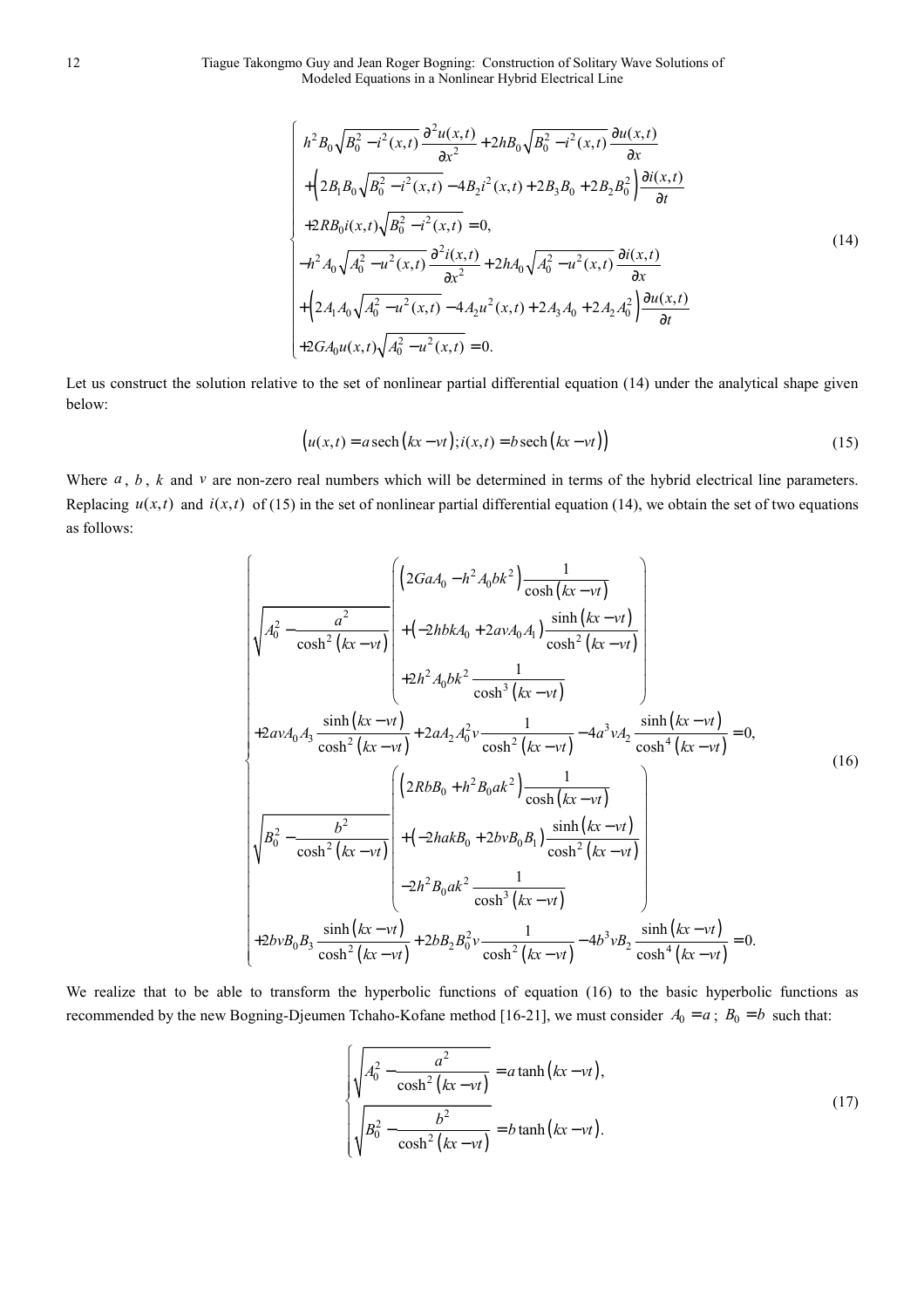Replacing 
$$
\sqrt{A_0^2 - \frac{a^2}{\cosh^2(kx - vt)}
$$
 and  $\sqrt{B_0^2 - \frac{b^2}{\cosh^2(kx - vt)}}$  of (17) in the set of equation (16) we obtain:  
\n
$$
\left\{\n\left(2Ga^2 A_0 - h^2 A_0 abk^2 + 2av A_0 A_3 + 2a A_2 A_0^2 v\right)\n\frac{\sinh(kx - vt)}{\cosh^2(kx - vt)} + \left(-2h b k A_0 a + 2a^2 v A_0 A_1\right)\n\frac{1}{\cosh^4(kx - vt)} + \left(2h b k A_0 a - 2a^2 v A_0 A_1\right)\n\frac{1}{\cosh^3(kx - vt)} = 0,
$$
\n
$$
\left(2Rb^2 B_0 + h^2 B_0 abk^2 + 2b v B_0 B_3 + 2b B_2 B_0^2 v\right)\n\frac{\sinh(kx - vt)}{\cosh^2(kx - vt)} + \left(-2h b k B_0 a + 2b^2 v B_0 B_1\right)\n\frac{\sinh(kx - vt)}{\cosh^2(kx - vt)} + \left(-2h b k B_0 a + 2b^2 v B_0 B_1\right)\n\frac{\sinh(kx - vt)}{\cosh^4(kx - vt)} + \left(2h b k B_0 a - 2b^2 v B_0 B_1\right)\n\frac{1}{\cosh^3(kx - vt)} = 0.
$$
\n(18)

The set of two equations (18) is valid if and only if each of its basic hyperbolic function coefficients is zero. This brings about the set of eight equations given below:

$$
\begin{cases}\n2Ga^2 A_0 - h^2 A_0 abk^2 + 2av A_0 A_3 + 2a A_2 A_0^2 v = 0, \\
-2h b k A_0 a + 2a^2 v A_0 A_1 = 0, \\
2h^2 A_0 abk^2 - 4a^3 v A_2 = 0, \\
2h b k A_0 a - 2a^2 v A_0 A_1 = 0, \\
2Rb^2 B_0 + h^2 B_0 abk^2 + 2b v B_0 B_3 + 2b B_2 B_0^2 v = 0, \\
-2h b k B_0 a + 2b^2 v B_0 B_1 = 0, \\
-2h^2 B_0 abk^2 - 4b^3 v B_2 = 0, \\
2h b k B_0 a - 2b^2 v B_0 B_1 = 0.\n\end{cases}
$$
\n(19)

Solving the set of equation (19), we obtain the solution presented in (20) with different conditions relative to the set of nonlinear partial differential equations (14) which is a set of two solitary waves of type (Pulse; Pulse) which is propagated simultaneously in the modeled hybrid electrical line:

$$
a = A_0, b = B_0, v = \frac{2B_0A_2}{A_1^2A_0}, k = \frac{2A_2}{hA_1}, A_3 = \frac{-G A_1^2 A_0^2}{2B_0A_2}, B_1 = \frac{A_0^2 A_1}{B_0^2}, B_2 = \frac{-A_0^2 A_2}{B_0^2}, B_3 = \frac{-R A_1^2 A_0}{2A_2},
$$

$$
\left(u(x, t) = A_0 \operatorname{sech}\left(\frac{2A_2}{hA_1}x - \frac{2B_0A_2}{A_1^2A_0}t\right); i(x, t) = B_0 \operatorname{sech}\left(\frac{2A_2}{hA_1}x - \frac{2B_0A_2}{A_1^2A_0}t\right)\right).
$$
(20)

#### **5. Conclusion**

At the end of this work, where we have modeled a hybrid electrical line by the set of two nonlinear partial differential equations which have had each, a set of two solitary wave solutions; it is necessary to point out that the results obtained will first of all enable us in the field of physics and engineering of telecommunication, the manufacturing of new transmission lines notably two hybrids electrical lines whose magnetic flux linkage of inductors and charge of capacitors of one change in nonlinear manner defined in (7), and the other change in nonlinear manner defined in (13). In addition, these results will permit an amelioration of the quality of signals which will be displaced in the two hybrid electrical lines. In fact, these signals are on the one hand a set of two solitary waves of type (Kink; Kink) obtained in (12) and on the other hand the set of two solitary waves of type